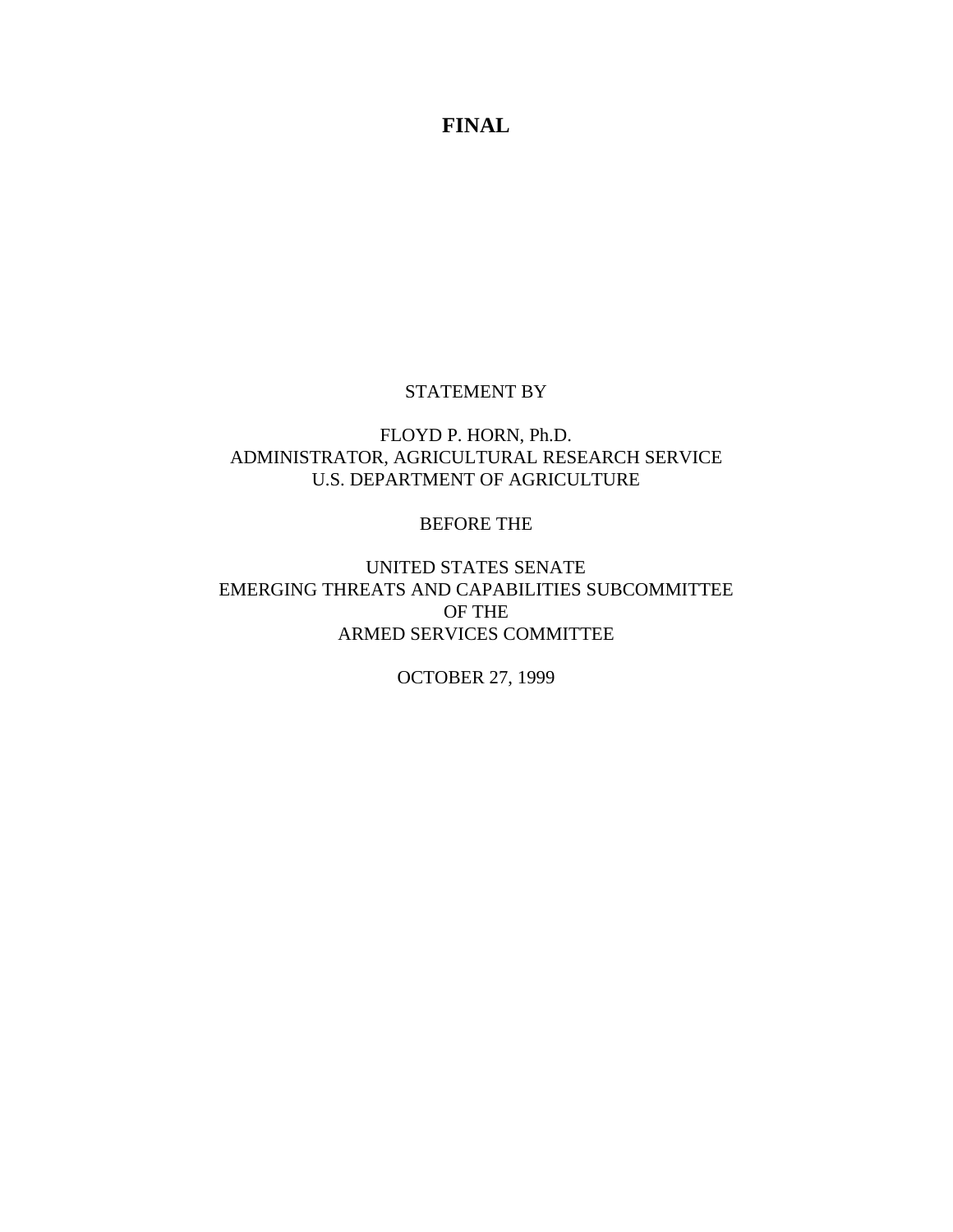Thank you Senator Roberts and distinguished members of this subcommittee for the invitation and opportunity to speak with you in this forum on involvement of the Department of Agriculture (USDA) in threat reduction, counter-proliferation and nonproliferation activities. I am Dr. Floyd P. Horn, Administrator of the Agricultural Research Service, the in-house research agency of the Department of Agriculture. Under the auspices of the Freedom Support Act, Senator Roberts and I both had the opportunity to travel earlier this year to the Former Soviet Union to visit former-Soviet institutes which were previously associated with agricultural biological warfare (BW) activities. The USDA is working to establish collaborative research activities with many of these institutes and their scientists, and currently has cooperative research projects underway. The USDA focus is to pool our resources and jointly pursue research avenues that will benefit the U.S. and the collaborating countries, as well as to redirect the research focus in these institutes from BW work to civilian biotechnology and agricultural commercial research, reducing the likelihood for proliferation of their BW expertise. I would also like to take this opportunity to describe how USDA has been, in a closely related effort, examining its capacity and plans to anticipate and respond to the emerging threat of agricultural biological warfare to our nation=s agricultural and food supply system. I will summarize briefly the internal and external USDA structure created to facilitate this new USDA mission. I will begin by addressing the latter activity.

-2-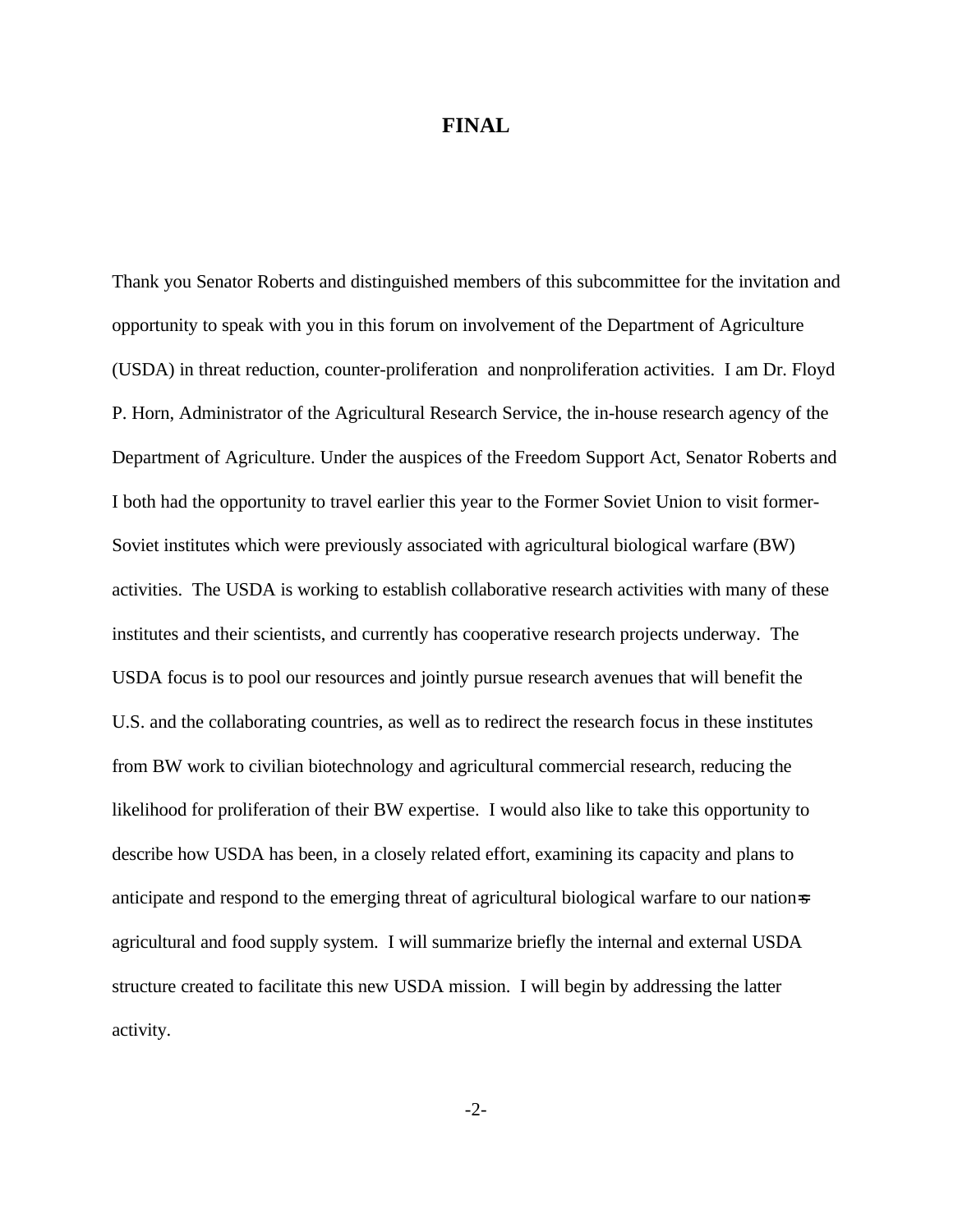**The Vulnerability of the U.S. Agricultural and Food Supply System to Terrorist Attack** An agricultural bioterrorism incident could have as an underlying goal either economic disruption or impacts on human health. The former could involve manipulation of futures markets for personal or institutional gains, or export market disruptions. Targeted activities directed at human health could include deliberate introduction of either chemical or biological agents that could be harmful or infectious to people into crops, livestock, or the food processing or food supply system.

The strength and value of the U.S. food and agricultural system makes it a vulnerable terrorist target. The agricultural sector accounts for some 13% of U.S. gross national product and is a key part of the U.S. economy, generating billions of dollars yearly in export revenues. Our agricultural and food supply system is the most efficient food production system in the world and serves to create an abundance of wealth in other ways through supporting industries. By virtue of its efficiency and success, and compounded by recent trends toward concentration in the sector, the U.S. is vulnerable to an agricultural bioterrorism incident specifically targeting key animal or plant commodities.

#### **The Threat of Agricultural Bioterrorism**

As awareness of this threat has increased within the intelligence and counterterrorism communities over the past two years, USDA has worked with these communities to position

-3-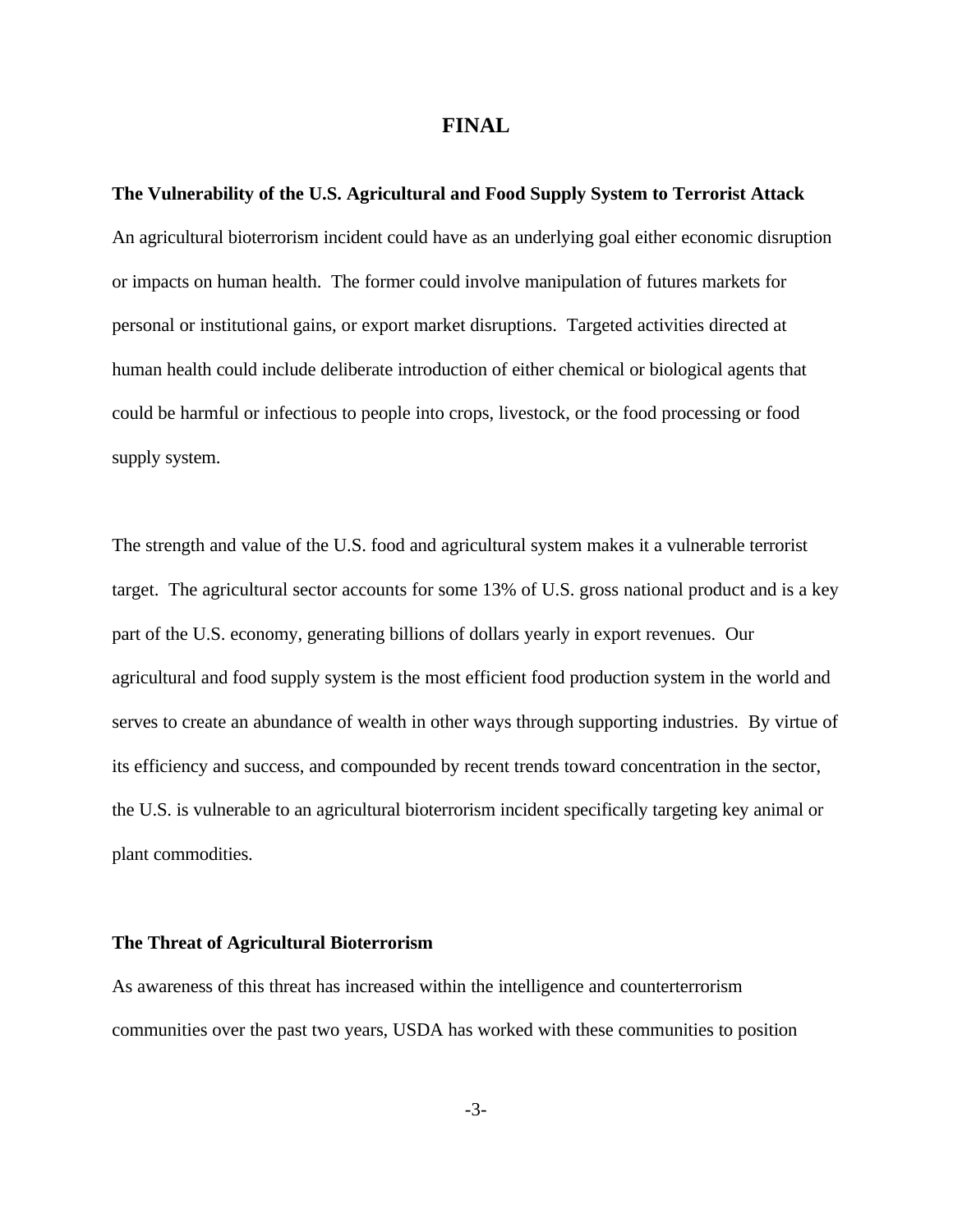agriculture to anticipate and respond to such a threat. In fact, activities in three countries have been identified that reflect agriculture biological warfare capabilities. For example, the former apartheid-era government in South Africa may have weaponized anthrax BW agent, in addition to other pathogens, which could be effectively employed against animals. The government of Iraq has performed research on numerous plant pathogens which can affect crops such as wheat. These pathogens are both highly destructive and rapid-spreading. And we now know that the former-Soviet Union=s BW program, the largest of any in history, had a robust agricultural BW research and development capability which may have involved as many as 10,000 critical personnel at facilities across the former-Soviet Union=s territory. These scientists succeeded in weaponizing a range of agricultural BW agents including wheat stem rust, rice blast, rinderpest and possibly others. Furthermore, foreign terrorist groups have also indicated a desire to acquire a BW capability.

#### **The USDA Response**

To respond to the threat, the department is focusing on preparedness and protection of U.S. agriculture=s vertical infrastructure and the nation=s food supply system. Last year, at the request of Secretary Glickman, a Department of Agriculture interagency committee prepared a plan for USDA=s leadership in protecting our nation=s agricultural production, processing and marketing systems. The plan includes six recommended goals for the department:

-4-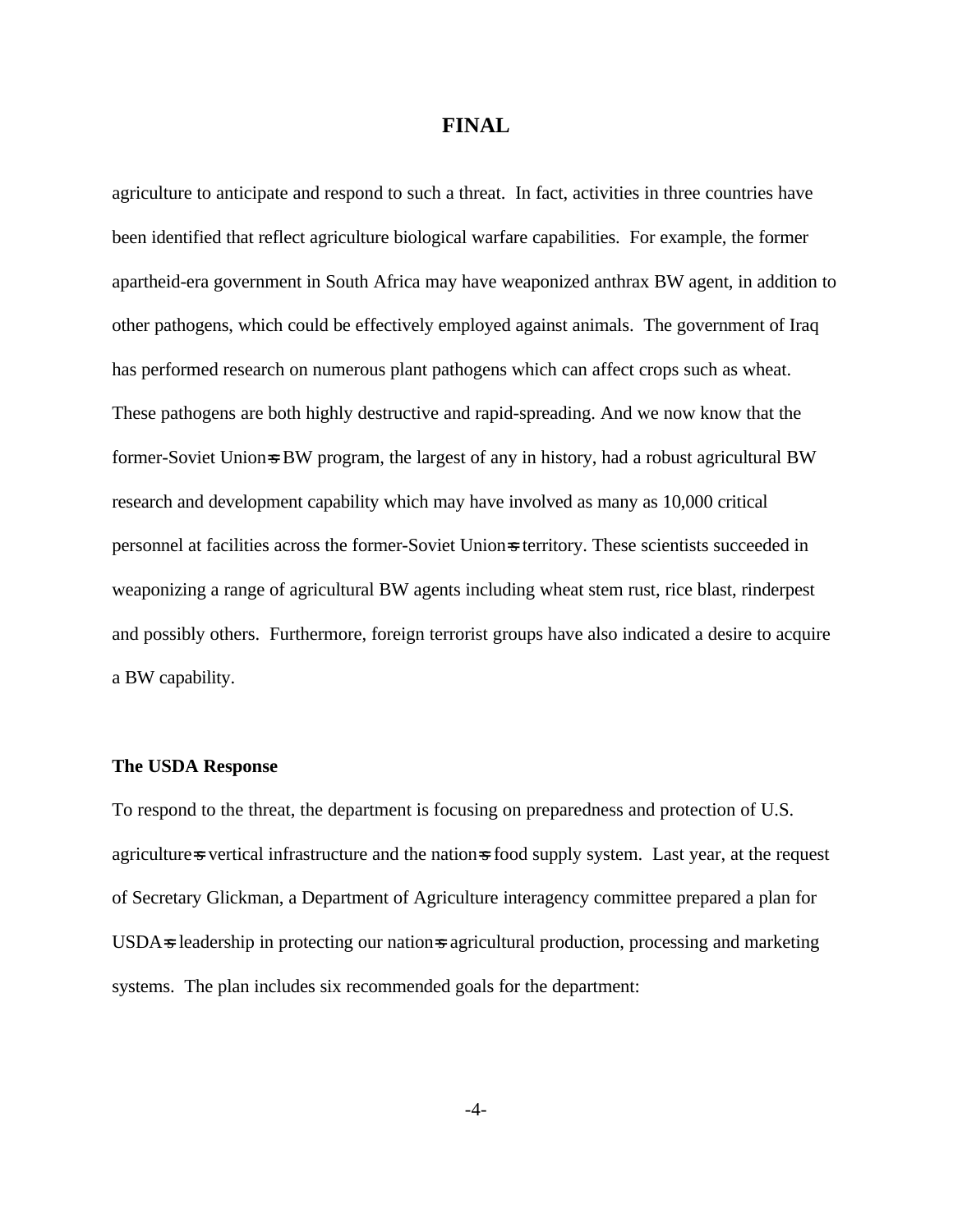- ! Prevent and deter terrorism within the U.S. and against U.S. interests abroad.
- ! Maximize international cooperation to combat terrorism.
- ! Improve domestic crisis and consequence planning and management.
- ! Safeguard public safety and protect agriculture and the nation=s food supply.
- ! Safeguard critical infrastructures in agriculture and the nation=s food supply system.
- ! Conduct research to enhance counterterrorism capabilities.

The USDA is cooperating and partnering with the National Security Council, the Department of Justice, and other departments and agencies with responsibilities under Presidential Decision Directive (PDD) 62 concerning USDA=s role in the administration=s counterterrorism programs. USDA is a member of the NSC Weapons of Mass Destruction Preparedness Group, and serves as chairman of a key subgroup within that committee structure that deals with food and agriculture protection issues.

In June 1999, Secretary Glickman approved establishment of a USDA Counterterrorism Policy Council chaired by Deputy Secretary Richard Rominger, and co-chaired by Dr. Catherine Woteki, Under Secretary for Food Safety. This council, comprised of Under Secretary-level representatives as well as Staff Office Directors, serves as the senior USDA policy forum for coordinating and leveraging departmental-wide support on bioterrorism issues. This council is supported by three subgroups of administrator-level representatives within USDA that provide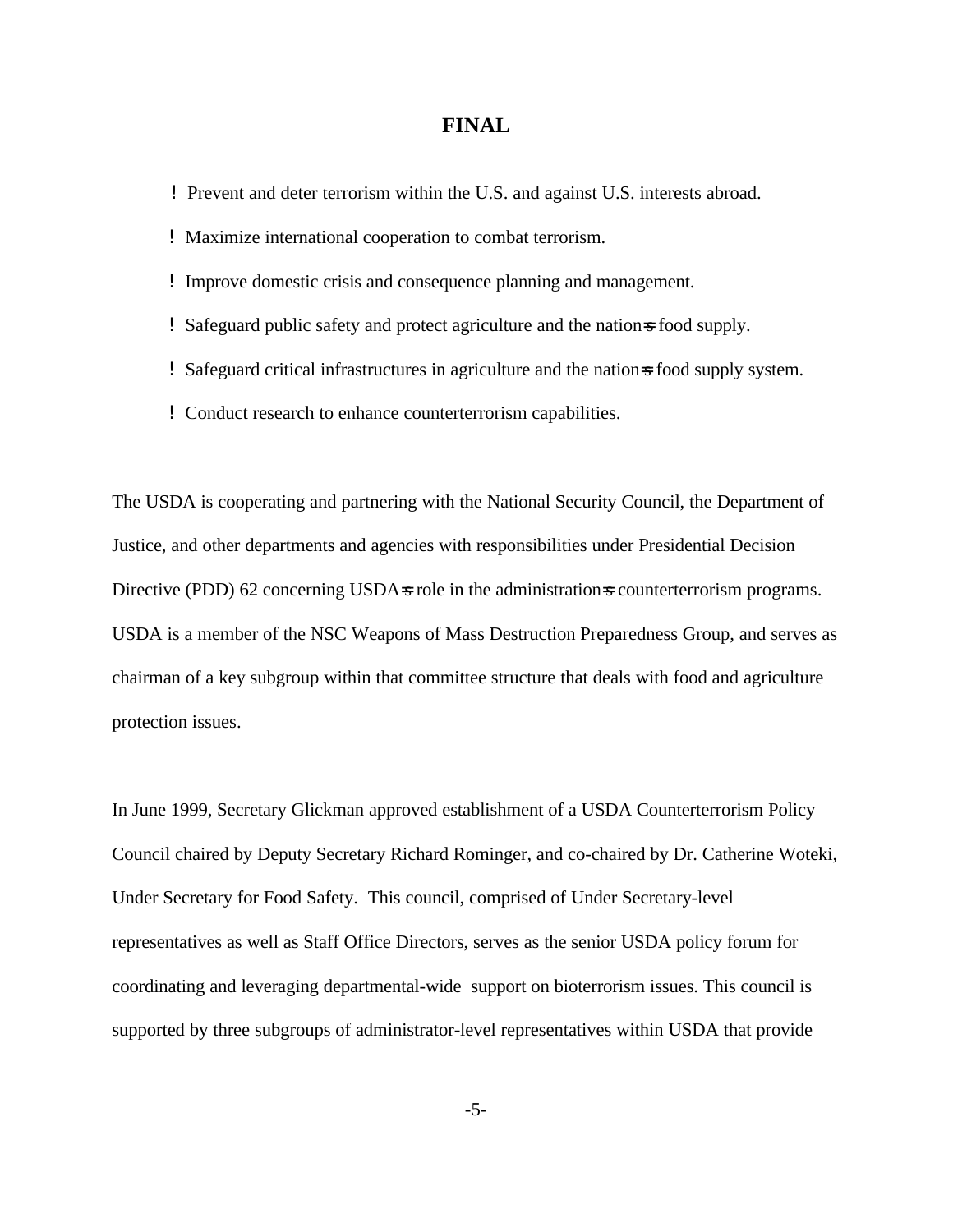internal support on biosecurity, cybersecurity, and continuity of government matters, and also interface with other agencies in support of U.S. government counterterrorism initiatives. Taken together, this internal and external structure has enabled USDA to characterize its strengths and vulnerabilities in the face of this threat, and to position itself as a critical component of the U.S. collaborative infrastructure to deal with the threat as necessary.

#### **Threat Reduction and Non-Proliferation Activities at USDA:**

#### **The Biotechnology Collaboration Research Program**

As I mentioned at the outset, I recently returned from an official visit to a number of former-Soviet institutes which were previously associated with agricultural biological warfare activities. These facilities, located within the Russian Federation, are interested in performing collaborative agricultural research with USDA on a range of peaceful civilian scientific topics. The goal of my trip was to facilitate long term collaboration with these scientists, to leverage their animal and plant disease expertise for mutually beneficial purposes while minimizing BW proliferation concerns. USDA interaction with the Former Soviet Union in this respect actually dates back to visits by a USDA research scientist under former Agriculture Secretary Madigan in the Bush Administration. That scientist visited a total of 20 labs in the Former Soviet Union that were engaged in weapons programs.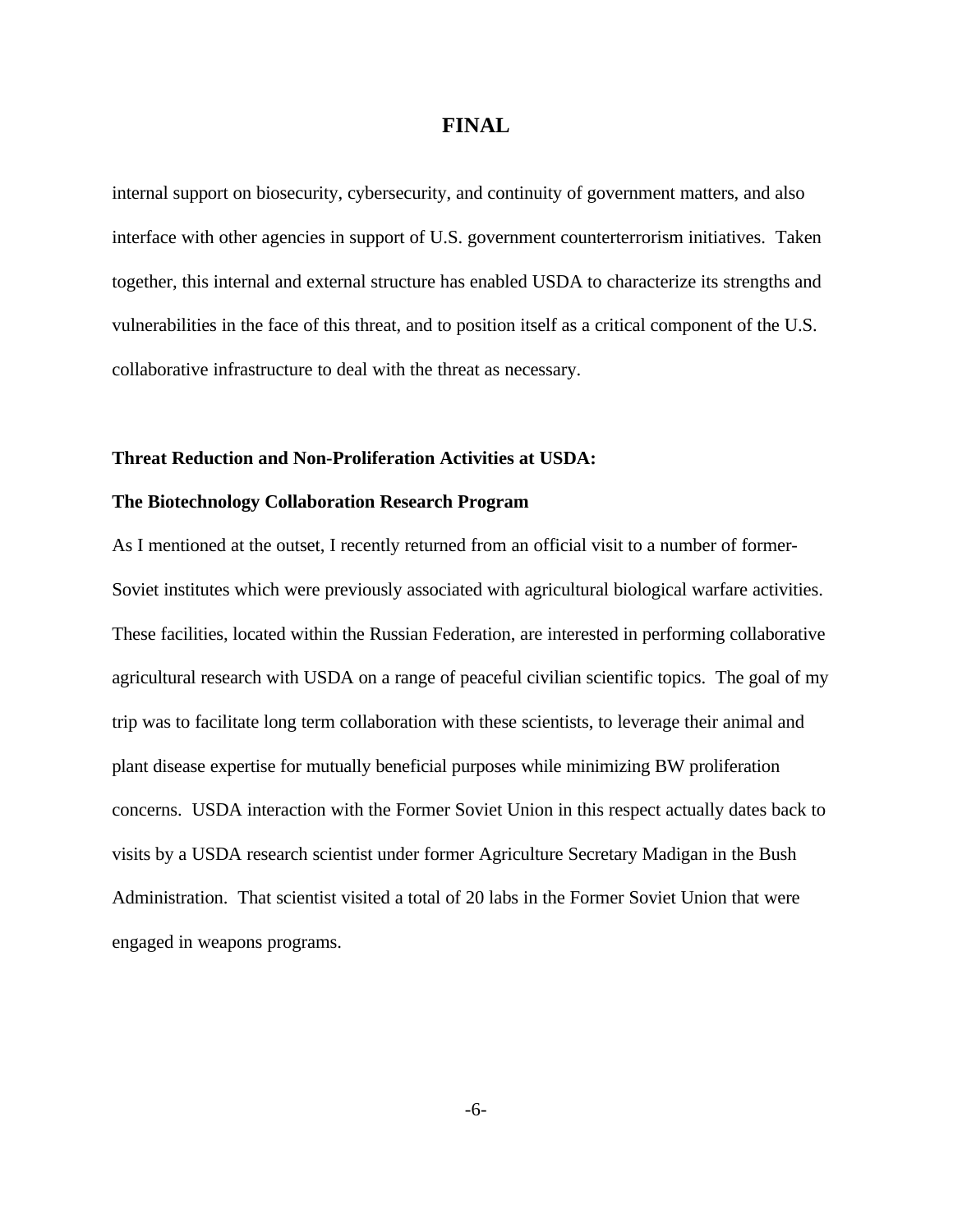USDA involvement to date in Biotechnology Collaborative Research Program activities funded by the Department of State under the Freedom Support Act began with a trip of 3 USDA scientists in September, 1998; continued with my own trip in August of this year; and includes a followup trip by 4 USDA scientists just last month. Prior to my visit in August 1999, USDA solicited cooperative research proposals from FSU scientists, based on research areas identified by the FSU scientists. Of the 74 resulting proposals USDA received on the first trip, we identified 8 as being of interest to the U.S., and after a comprehensive interagency review, and subject to available funds, we were able to fund half. During my recent visit, I carried a prospectus of broad cooperative research opportunities that the USDA was interested in, and left the prospectus with each of the 6 institutes I visited. To date, we have received at least 46 collaborative research proposals, no less than 30% of which come far closer than the earlier solicitations to meeting the needs of the USDA/ARS scientific agenda in supporting U.S. agriculture. We can fund 1/3 of these, based on Freedom Support Act funding requested for FY2000 as an element of the Department of State request under the multi-agency, expanded threat reduction initiative. These activities complement and supplement other U.S. Department of State and Department of Defense nonproliferation programs. There is a far greater demand and need for additional research funding than even the existing FY2000 request can support. By way of summary, our own heavy investments in scientific expertise in this area enabled USDA to be the recognized expert source in the U.S. government and to receive \$550,000 in Freedom Support Act funds during FY1998, our first year of activities, and an additional \$2 million in FY1999. Depending on Congressional

-7-